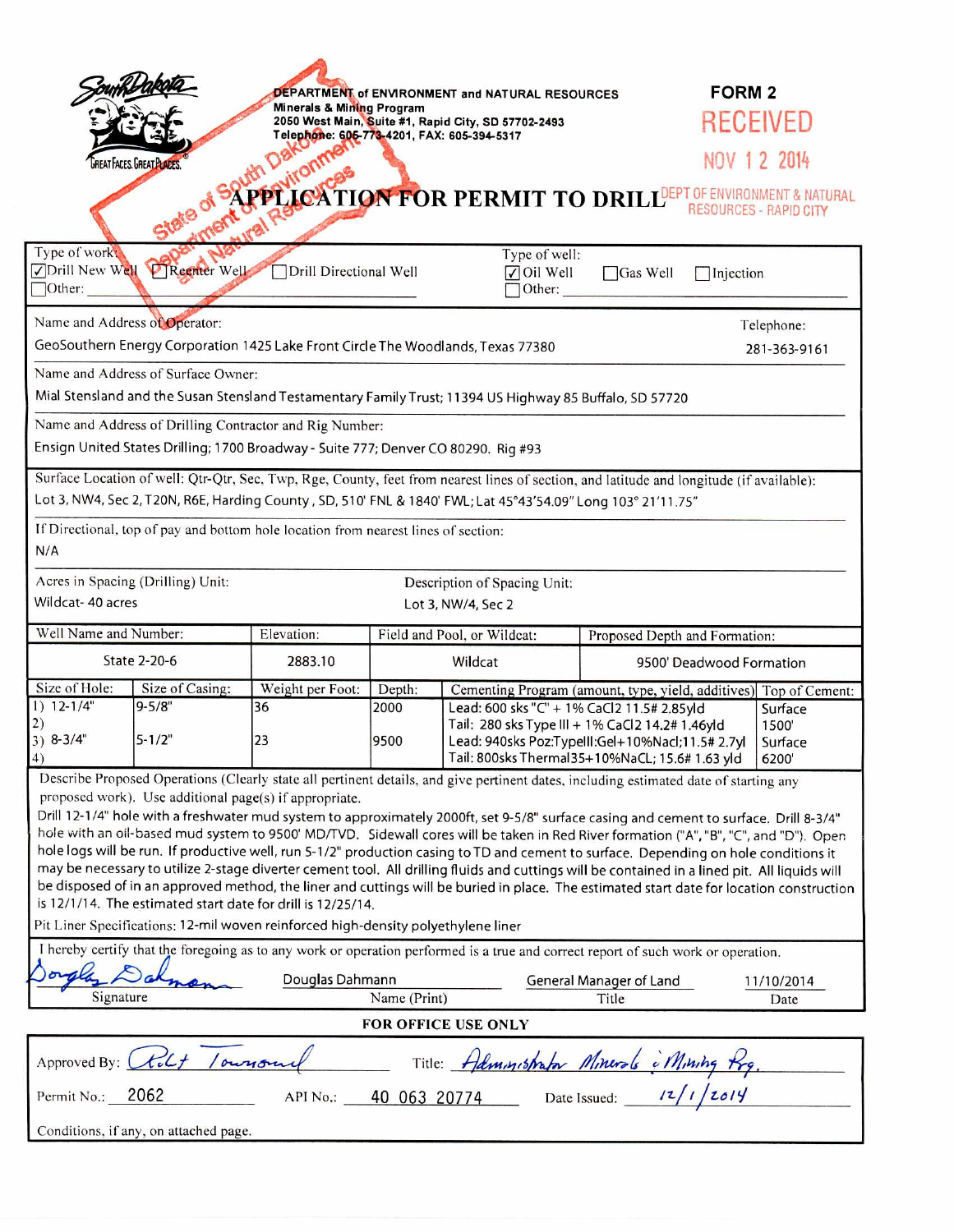

## **DEPARTMENT OF ENVIRONMENT and NATURAL RESOURCES**

JOE FOSS BUILDING 523 EAST CAPITOL PIERRE. SOUTH DAKOTA 57501-3182 denr.sd.gov



## **PERMIT CONDITIONS**

GSE: State 2-20-6 Permit: #2062 20N-6E-2 NENW, Harding County API: 40 063 20774

Approval has been granted to drill this location as detailed on the attached Application for Permit to Drill (Form #2) with the following additional conditions:

- 1. This permit is conditioned on compliance with all applicable requirements of South Dakota Codified Laws 45-9 and Administrative Rules of South Dakota 74-12.
- 2. A 12-mil woven, reinforced high-density polyethylene liner must be used on all pits.
- 3. If drilling does not commence within one year from the issuance date, this permit will expire.
- 4. Surface runoff must be diverted around the drill site.
- 5. The surface hole must be drilled with fresh water.
- 6. Cement must be circulated to the ground surface on the surface casing.
- 7. If production casing (long string) is set:
	- A. The cement program submitted with the application shall be followed.
	- B. A cement bond log must be run and filed with the department within 60 days after completion of the well as required by Administrative Rules of South Dakota 74:12:02:12.
- 8. If the well is productive, only one formation may be produced, unless GeoSouthern Energy petitions the Board of Minerals and Environment to approve multiple completions or commingling in the wellbore.
- 9. Please notify this office prior to plugging or MIT so a witness can be on location. If plugging or MIT will occur after regular business hours, call Jeff Klenner at 605-929-1414.
- 10. If abandoned: Either a plugging plan must be submitted at least 7 days prior to plugging for the department's review and approval or the following plan must be followed:
	- A. If the entire production casing is left in the wellbore:
		- 1. A mechanical integrity test must be conducted to verify the integrity of the casing as required by rule 74:12:03:02(4)(b)(ii).
		- 2. All perforations must be isolated, either by squeeze cementing or placing a cast iron bridge plug, with a minimum of 20 feet of cement, above the perforations.
		- 3. A 100-foot plug, half in and half out of the base of the surface casing must be installed.
		- 4. A 25-foot cement plug at the top of the surface casing must be installed.
	- B. If a portion of the production casing is removed:
		- 1. All perforations must be isolated, either by squeeze cementing or placing a cast iron bridge plug, with a minimum of 20 feet of cement, above the perforations.
		- 2. A 100-foot cement plug, half in and half out of the top of the casing stub must be installed after the retrievable part of the production casing has been removed.
		- 3. A 100-foot cement plug, half in and half out of the top of any fresh water aquifer or salt zone encountered between the top of the casing stub and the base of the surface casing must be installed. Freshwater resources at this site include: Madison, Minnelusa, Minnekahta, and Inyan Kara.
		- 4. A 100-foot plug, half in and half out of the base of the surface casing must be installed.
		- **5. A** 25-foot cement plug at the top of the surface casing must be installed.
		- 6. Heavy, mud-laden fluid must be placed between all plugs.